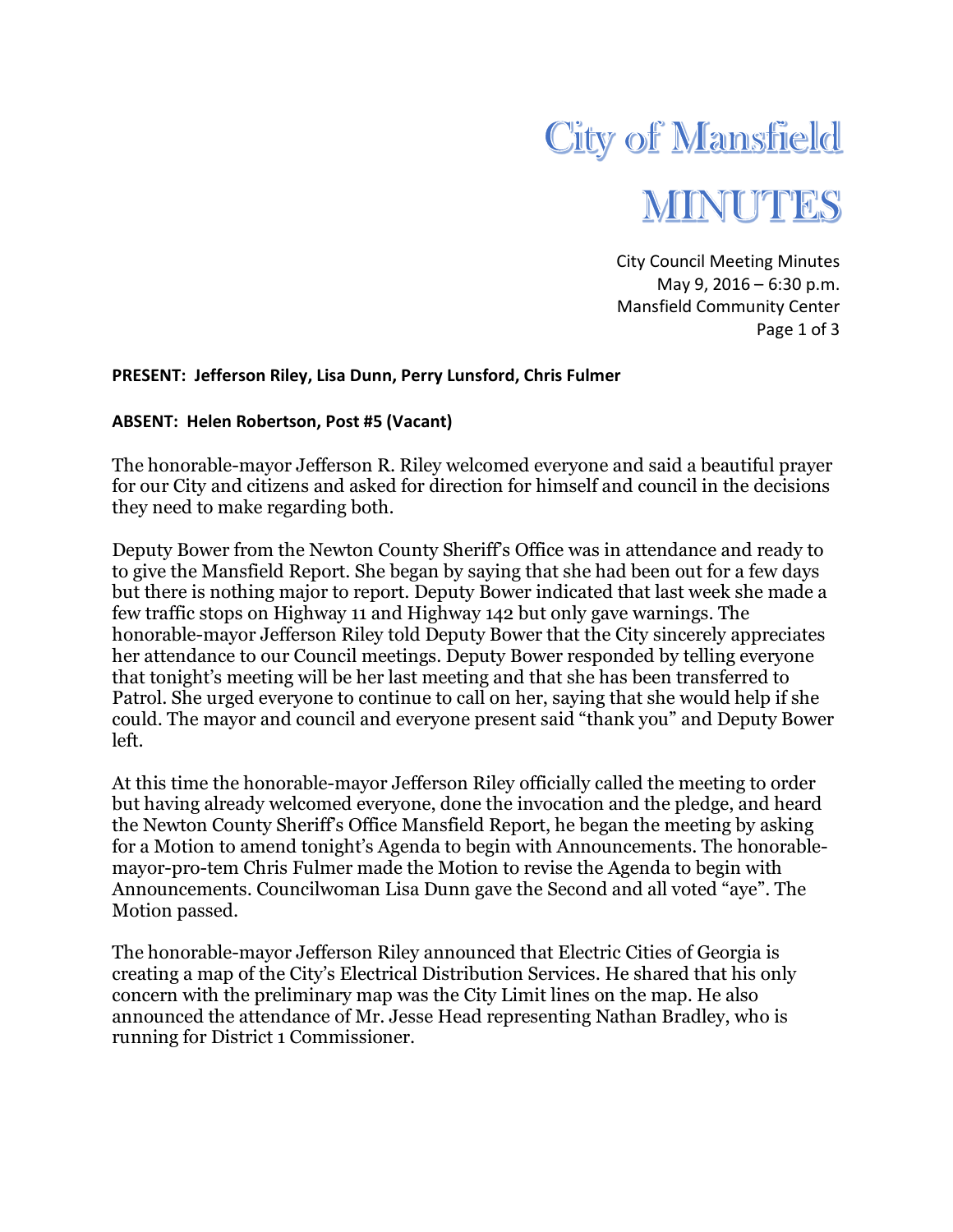City Council Meeting Minutes May 9, 2016 – 6:30 p.m. Mansfield Community Center Page 2 of 3

At this time the honorable-mayor Jefferson Riley opened the meeting up to Citizen's Comments. Mr. Jesse Head did not have a comment but asked how often the Nonie Needham Nature Trail is used? The honorable-mayor Jefferson Riley graciously answered his question saying that it is used quite a bit. He also shared that Mr. Claude Morgan, who resides at 3433 Hwy 11, donated a picnic table for the park.

The honorable-mayor Jefferson Riley asked for a Motion for the Approval of the April 2016 Council Meeting Minutes and Councilwoman Lisa Dunn made the Motion. Councilman Perry Lunsford gave the Second and everyone voted "aye", passing the Motion.

The next item on the Agenda for council to consider is the Insulator Repair for the bucket truck the City uses to repair down or damaged electric lines. The repair to be made by Terex is approximately \$2,500. Councilman Perry Lunsford made the Motion to make this repair and Mayor-pro-tem Chris Fulmer gave the Second. The following discussion took place; Mr. John Napoli, the City's Public Works supervisor, indicated that the \$2,500 estimate was for parts only and did not include labor. The honorablemayor Jefferson Riley asked John to call the Terex repairman to get a more accurate figure. The honorable-mayor-pro-tem Chris Fulmer made a Motion to table the Insulator Repair for a few minutes while John made the call. Councilman Perry Lunsford gave the Second and all voted "aye". The Motion to table the Insulator Repair issue for a few minutes Passed.

The next item on the Agenda is to allocate the remaining 2005 SPLOST dollars for sidewalk replacement. This is approximately \$45,967. The honorable-mayor-pro-tem Chris Fulmer made the Motion to allocate the remaining 2005 SPLOST funds of approximately \$45,967 for sidewalk replacement projects by obtaining 3 bids from a very specific written description of the project and giving notification to all council members. Councilman Perry Lunsford gave the Second. The honorable-mayor Jefferson Riley began the discussion by reminding everyone that the cost of the sidewalk replacement that was made along Hwy 11 at the old Baptist and Methodist Church cost the City approximately \$38,000. He suggested the sidewalk around the Harris building be repaired this time. Councilman Perry Lunsford interjected that repairs are critical and that there are several bad spots along the Hwy 213 East sidewalks. The honorablemayor Jefferson Riley agreed and added that he would like to see the sidewalk on Hwy 213 East that ends at the Sandberg residence be connected to the Nonie Needham Nature Trail. He also indicated that the Pine Street sidewalks have several bad spots as well as some steps that lead to nowhere that are very dangerous and need to be removed. The honorable-mayor Jefferson Riley reminded council that no work would be done without 3 bids and notification to all council members.